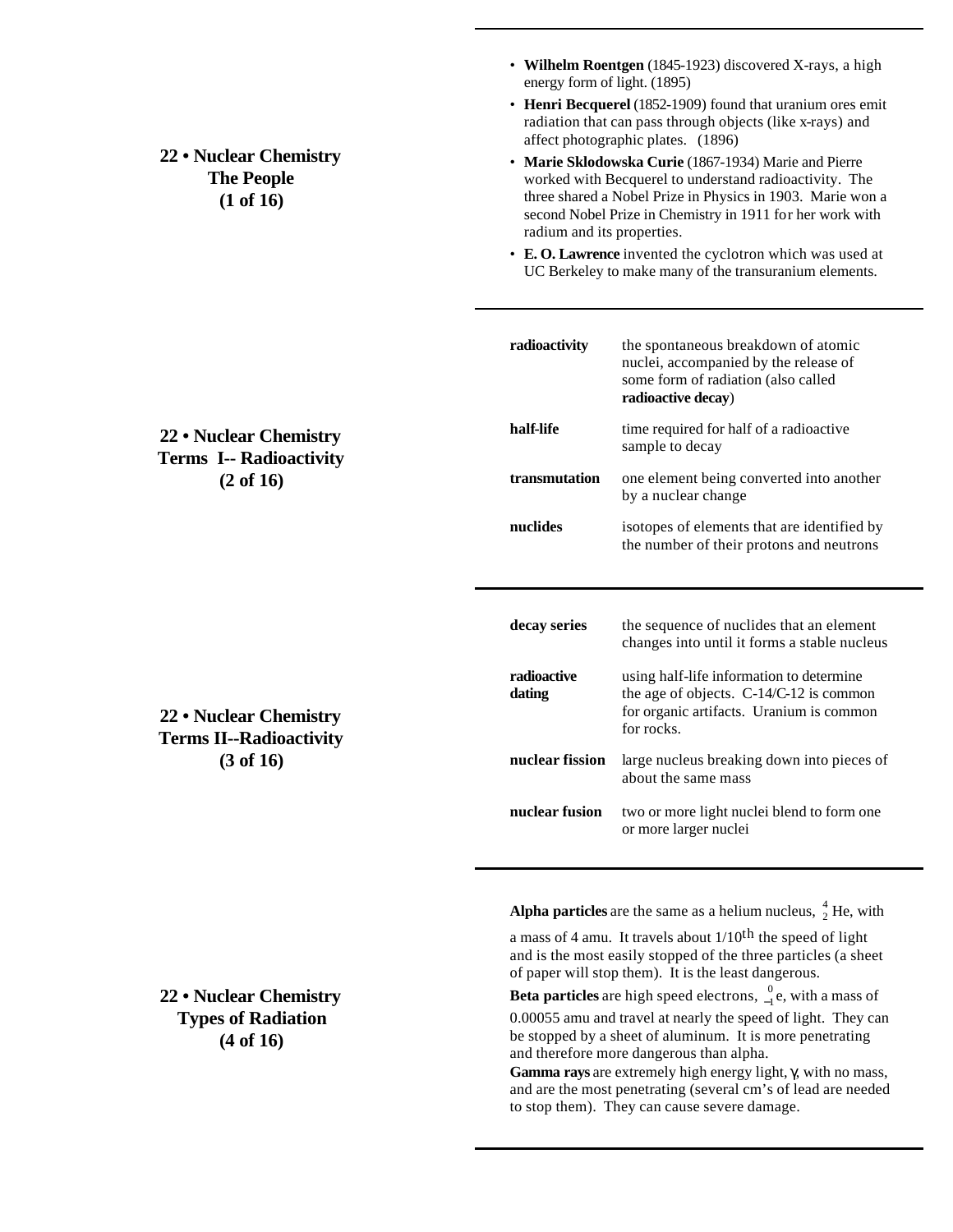**22 • Nuclear Chemistry Half-Life Problems (5 of 16)**

In each half-life problem there are basically four variables: • total time • half-life



#### **Question**:

### **If you have 0.25 g of a radioactive substance with a half life of 3 days, how long ago did you have 64 grams?**

**Answer:** Draw the chart to determine the number of halflives to get from the ending amount to the starting amount… each half-life is worth 3 days…**24 days**.

**Half-Life** The time it takes for half of a radioactive substance to decay.

The decay graph has a characteristic shape:

## **22 • Nuclear Chemistry Half-Life (6 of 16)**



The time it takes for the **amount** of substance or the **activity** of the substance to drop to half is the same WHEREVER you start on the graph. This is a first-order reaction. Half-lives can range from microseconds to thousands of years and is characteristic of each substance.

**Memorize** the symbols for the important particles

| <u>alpha</u>     | beta   | positron  | neutron      |
|------------------|--------|-----------|--------------|
| $\frac{4}{2}$ He | $-1$ e | $_{+1}$ e | $n \nvert n$ |
|                  |        |           |              |

Decay means the particle is on the right side of the equation: example: **alpha** decay of U-**238**

$$
^{238}_{92}U \rightarrow ^{4}_{2}He + ^{234}_{90}Th
$$

The 234 and 90 are calculated… the Th is found on the periodic table (find the element with atomic  $# = 90$ ). Several neutrons can be shown together and written as…

 $3\binom{1}{0}$  n) and would be counted as  $\frac{3}{0}$  n in the equation.

Certain values of  $p^{+}$ 's and n°'s in the nucleus are stable. A nucleus can be unstable (radioactive) for 3 reasons:

- the nucleus has **too many protons** compared to neutrons **solution**: **positron** decay
- (change a proton into a neutron and a positive electron… …a positron)
- the nucleus has **too many neutrons** compared to protons **solution**: **beta** decay

(change a neutron into a proton and a negative beta particle)

• the nucleus is **too big** (too many protons and neutrons)

**solution: alpha** decay (lose  $2 p^+$  and  $2 n^{\circ}$ )

**22 • Nuclear Chemistry Nuclear Equations (7 of 16)**

**22 • Nuclear Chemistry How Each Type of Decay Can Stabilize an Unstable Nucleus (8 of 16)**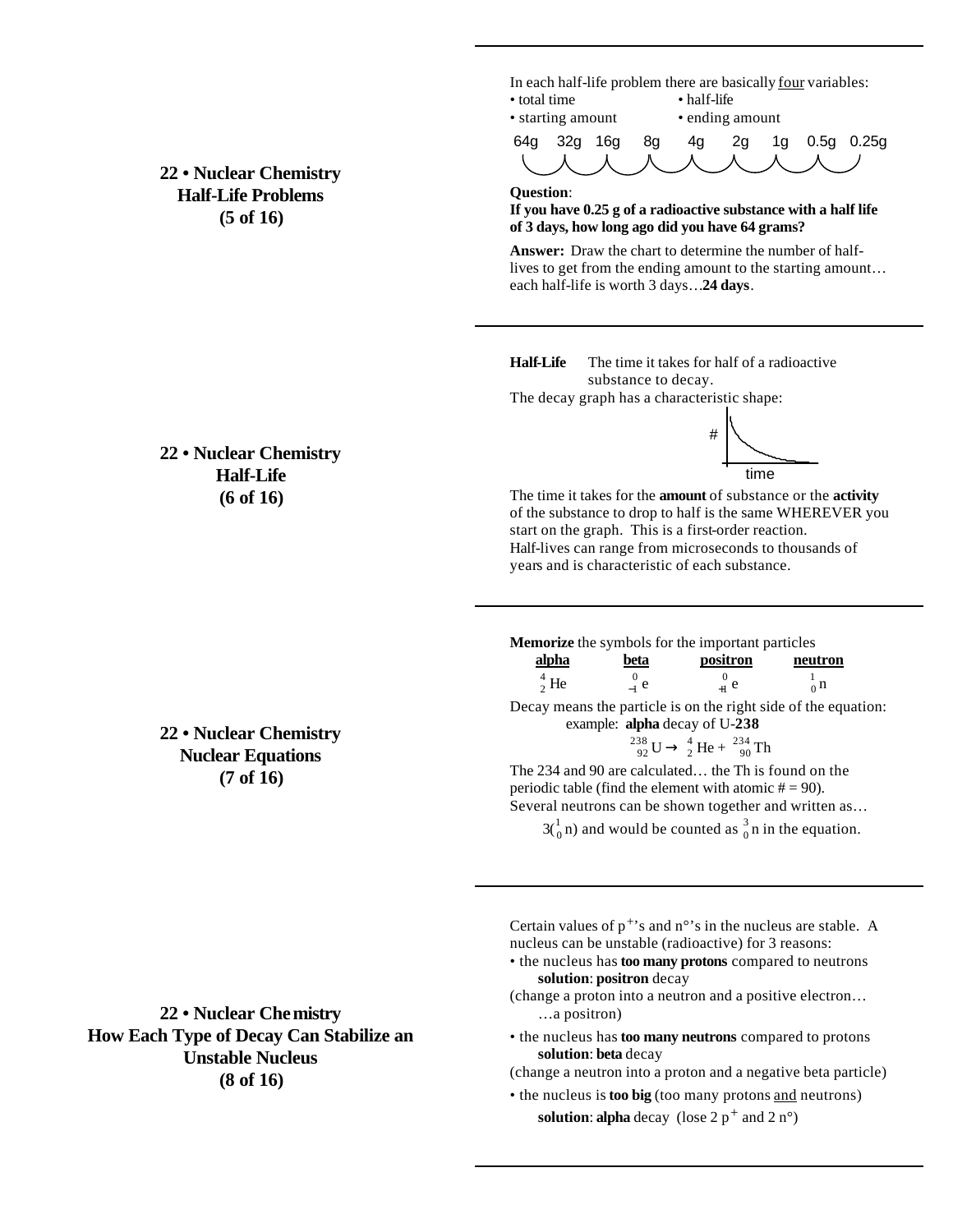**22 • Nuclear Chemistry Uses of Radioactivity (9 of 16)**

## **22 • Nuclear Chemistry Fission and Fusion Reactions (10 of 16)**

**22 • Nuclear Chemistry Energy–Mass Conversions (11 of 16)**

**22 • Nuclear Chemistry What Happens During Beta and Positron Decay (12 of 16)**

**Radioactive Dating:** In every living thing there is a constant ratio of normal C-12 and radioactive C-14. You can calculate the time needed to change from what is expected to what is actually found.

**Radioisotopes:** Many substances can be radioactive and then followed as they move through the body.

**Fission Reactors:** Current nuclear reactors use fission reactions to produce heat which is used to turn water into steam and drive turbine engines that produce electricity.

**The Sun and Stars** are powered by nuclear fusion… this is related to the fact that the most abundant element in the universe is hydrogen… followed by helium.

**U-235** is "**fissionable**" which means it can be split when bombarded by neutrons.

 $^{235}_{92}$  U +  $^{1}_{0}$  n  $\rightarrow$   $^{141}_{56}$  Ba +  $^{92}_{36}$  Kr +  $3^{1}_{0}$  n + energy

The fact that each splitting nucleus can emit neutrons that can split other nuclei is the basis for the "chain reaction." **"Breeder reactors"** use different isotopes.

**Fusion in the Sun** involves several steps that can be

summed up as:  $4({}^{1}_{1}H) \rightarrow {}^{4}_{2}He + 2{}^{0}_{1}e +$  energy **Thermonuclear devices** use isotopes of hydrogen (deuterium and tritium):  ${}^{2}_{1}H + {}^{3}_{1}H \rightarrow {}^{4}_{2}He + {}^{1}_{0}n +$  energy

Einstein's famous equation,  $\mathbf{E} = mc^2$ , is the basis for explaining where the energy associated with nuclear changes comes from.

When a nuclear change occurs, the mass of the products is slightly less than the mass of the reactants. This loss in mass is called the **mass defect.**

> $E =$  the energy  $m =$  the mass defect c = the speed of light,  $3.00 \times 10^8$  m/s

**1 kg of mass** converted into energy would be equivalent to burning **3 billion kg of coal!**

### During **beta decay**,

1 neutron changes into 1 proton  $+1$  negative beta particle (The atomic # increases by one due to the new proton. The mass # is unchanged… a neutron is gone. To maintain electrical neutrality, a negative beta particle is also formed.)

Example: 
$$
\frac{235}{92} \text{U} \rightarrow \frac{0}{-1} \text{e} + \frac{235}{93} \text{Np}
$$

### During **positron decay**,

1 proton changes into 1 neutron  $+1$  positron particle (The atomic # decreases by one due to the loss of a proton. Since it changed into a neutron, the mass # is unchanged.)

Example: 
$$
\frac{235}{92}U \rightarrow \frac{0}{+1}e + \frac{235}{91}Pa
$$